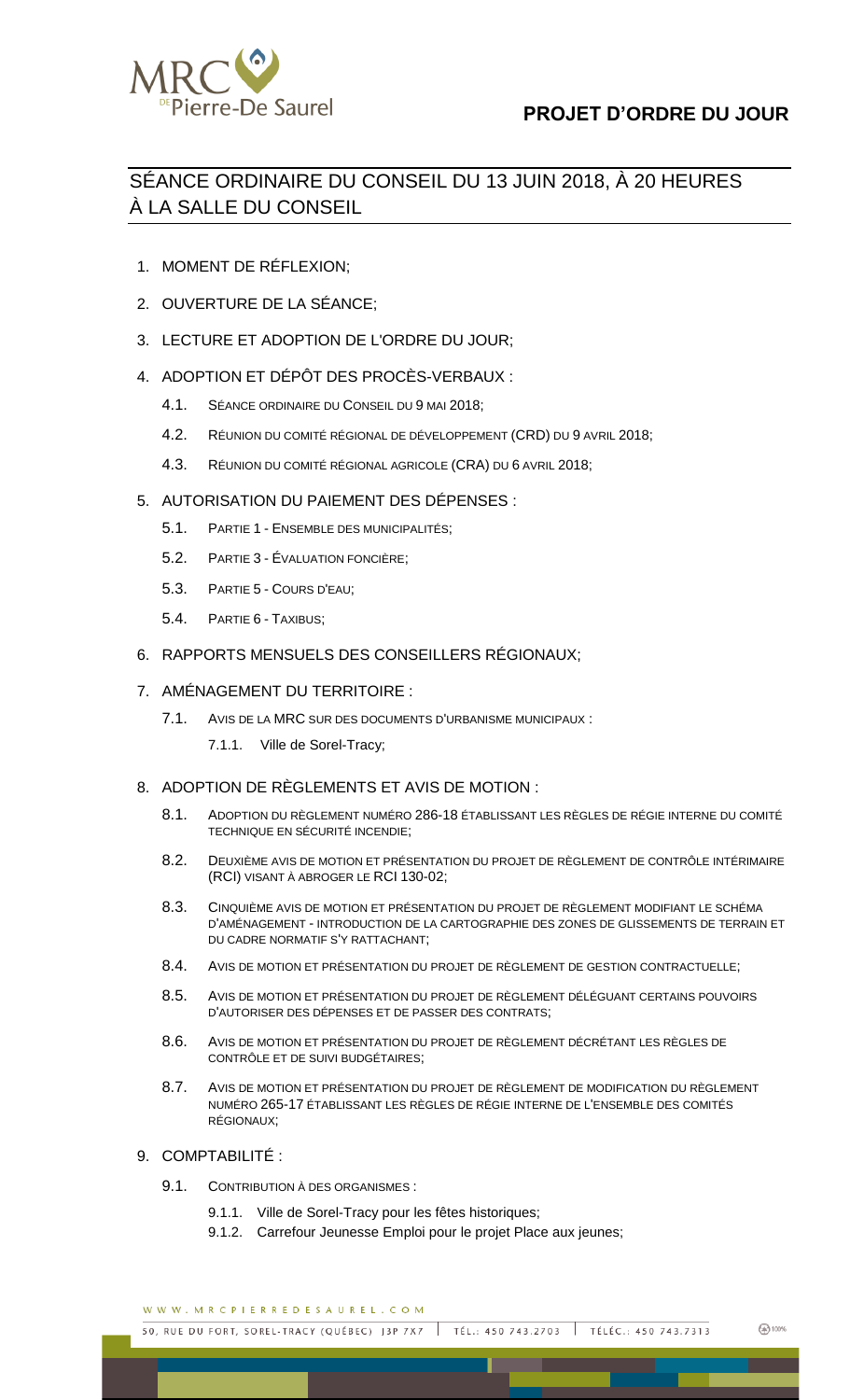## 10. FONDS DE DÉVELOPPEMENT DES TERRITOIRES :

- 10.1. ENTÉRINEMENT DU PAIEMENT DES DÉPENSES DANS LE CADRE DU FONDS LOCAL D'INVESTISSEMENT (FLI);
- 10.2. MODIFICATION DE LA RÉSOLUTION 2018-03-90 RELATIVE À LA RADIATION DE PRÊTS DANS LE CADRE DU FLI;

## 11. GESTION DES COURS D'EAU :

- 11.1. AUTORISATION DE DÉCRÉTER LES TRAVAUX 2018 :
	- 11.1.1. C1402 Décharge des Torons, Branche 3;
	- 11.1.2. C1409 Décharge des Torons
	- 11.1.3. C1701 Grande Décharge Thiersant;
	- 11.1.4. C1801 Décharge des Vingt;
	- 11.1.5. C1802 Cours d'eau d'Arsenans;
	- 11.1.6. C1804 3<sup>e</sup> rivière du Pot-au-Beurre, Branche 13;
	- 11.1.7. C1805 2<sup>e</sup> rivière du Pot-au-Beurre, Branche 7;
	- 11.1.8. C1806 2<sup>e</sup> rivière du Pot-au-Beurre, Branche 8;
	- 11.1.9. C1807 1<sup>re</sup> rivière du Pot-au-Beurre, Principale;
	- 11.1.10. C1808 Ruisseau Raimbault, Branche 4;
- 11.2. CHANGEMENT DE STATUT DE LA BRANCHE 7 DE LA 1<sup>RE</sup> RIVIÈRE DU POT-AU-BEURRE (SAINTE-VICTOIRE-DE-SOREL)

## 12. GESTION DES MATIÈRES RÉSIDUELLES :

12.1. ENTÉRINEMENT DES DÉPENSES RELATIVES À LA LEVÉE DES CONTENEURS AU RECYCLO-CENTRE (AVENUE DE L'HÔTEL-DIEU);

## 13. PISTE CYCLABLE :

- 13.1. RATIFICATION DU CONTRAT DE GRÉ À GRÉ À GÉNIPUR POUR LES SERVICES PROFESSIONNELS RELATIFS AUX TRAVAUX DE PROLONGEMENT DE LA PISTE CYCLABLE;
- 13.2. AUTORISATION DE LANCER UN APPEL D'OFFRES PUBLIC POUR LES TRAVAUX DE PROLONGEMENT DE LA PISTE CYCLABLE;
- 13.3. DEMANDE AU MTMDET POUR LA CONSTRUCTION ET/OU RÉPARATION DES PONCEAUX SUR L'EMPRISE FERROVIAIRE ABANDONNÉE (EFA);

#### 14. POLITIQUE FAMILIALE :

14.1. APPUI POUR LE DÉPÔT D'UN PROJET DANS LE CADRE DU PROGRAMME INITIATIVES DE TRAVAIL DE MILIEU AUPRÈS DES AÎNÉS EN SITUATION DE VULNÉRABILITÉ (ITMAV);

#### 15. PROJETS SPÉCIAUX :

- 15.1. OCTROI D'UN CONTRAT DE GRÉ À GRÉ POUR LA CONCEPTION DES PANNEAUX DE BIENVENUE DE LA MRC;
- 15.2. ADOPTION, S'IL Y A LIEU, D'UNE RÉSOLUTION CONCERNANT LE DOSSIER DE LA MOBILITÉ ET DE LA FLUIDITÉ DES TRANSPORTS DANS LA MRC ET INTER-MRC;
- 15.3. RÉVISION DE LA RÉPARTITION DES COÛTS LIÉS AUX POLICIERS CADETS;
- 15.4. PRISE DE DÉCISION, S'IL Y LIEU, CONCERNANT LA DEMANDE INTRODUCTIVE D'INSTANCE EN INJONCTION INTERLOCUTOIRE, PERMANENTE ET EN DOMMAGES-INTÉRÊTS DÉPOSÉE PAR M. GEORGES DUTIL ET M<sup>ME</sup> GHISLAINE MORIN;
- 15.5. OCTROI D'UN CONTRAT DE SERVICE POUR L'ENTRETIEN DU CENTRE D'ADMINISTRATIF;
- 15.6. APPUI À LA CANDIDATURE DU REPRÉSENTANT DE LA MRC AU COMITÉ ZIP DU LAC SAINT-PIERRE;

#### 16. RESSOURCES HUMAINES :

- 16.1. ENTÉRINEMENT DE L'EMBAUCHE DE L'AGENT DE SENSIBILISATION À LA GESTION DES MATIÈRES RÉSIDUELLES;
- 16.2. ADOPTION, S'IL Y A LIEU, DU RAPPORT SUR LA RÉVISION DE LA STRUCTURE SALARIALE BASÉE SUR LES EXIGENCES DES EMPLOIS (ANALYSE COMPARATIVE DES SALAIRES AVEC LE MARCHÉ);
- 16.3. RENOUVELLEMENT DU CONTRAT D'ASSURANCE COLLECTIVE;